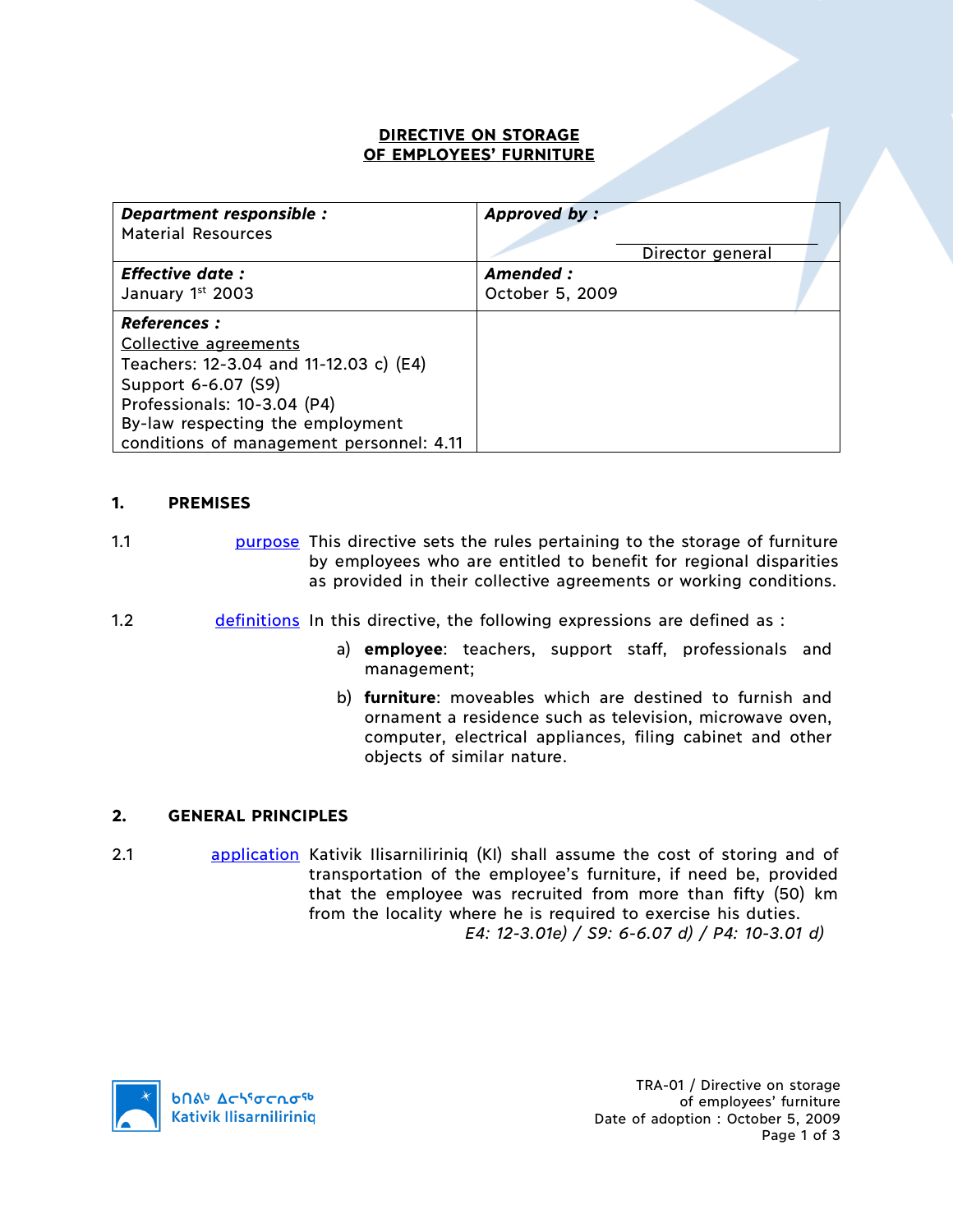- 2.2 transportation KI will only assume the cost of transportation of the employee's costs furniture from the point of departure to the storage facilities excluding all packaging costs.
- 2.3 period covered The cost of storage is covered at the earliest on the date on which the employee begins his assignment until the ending date of the assignment.
- 2.4 If the employee eligible to the storage benefit decides not to avail himself of it immediately at the time of hiring, he remains eligible to this benefit during his first year of assignment. *E4: 12-3.02 / S9: 6-6.08 / P4: 10-3.02*

## **3. CHOICE OF THE FIRM AND CONTRACT**

- 3.1 responsibility Storage and transportation services must be contracted directly by the employee. The expenses are reimbursed to the employee upon presentation of a claim with relevant receipts, unless there is an agreement to the contrary between the employee and Transport Services.
- 3.2 three quotations Unless there is an agreement to the contrary between the employee and Transport Services, the employee must submit to the Board at least three written quotations of the costs to be incurred from recognized reputable storage and transportation companies.

*E4: 12-3.04 a) / S9: 6-6.10 a) / P4: 10-3.04 a)*

3.3 consultation The employee consults with Transport Services on the choice of the storage and transportation firms and services to be rendered as provided in the collective agreement or employment conditions.

*E4: 12-3.04 / S9: 6-6.10 / P4: 10-3.04*

3.4 lowest bidder The employee must store his furniture with the company which gave the lowest quotation.

*E4: 12-3.04 b) / S9: 6-6.10 b) / P4: 10-3.04 b)*

3.5 **EMPLOYEE The employee has the sole responsibility to contract an insurance** should contract in order to cover any loss or damage to his furniture during the insurance storage. Cost of that insurance is not reimbursed by KI, under any circumstances.

*E4: 12-3.04 e) / S9: 6-6.10 e) / P4: 10-3.04 e)*